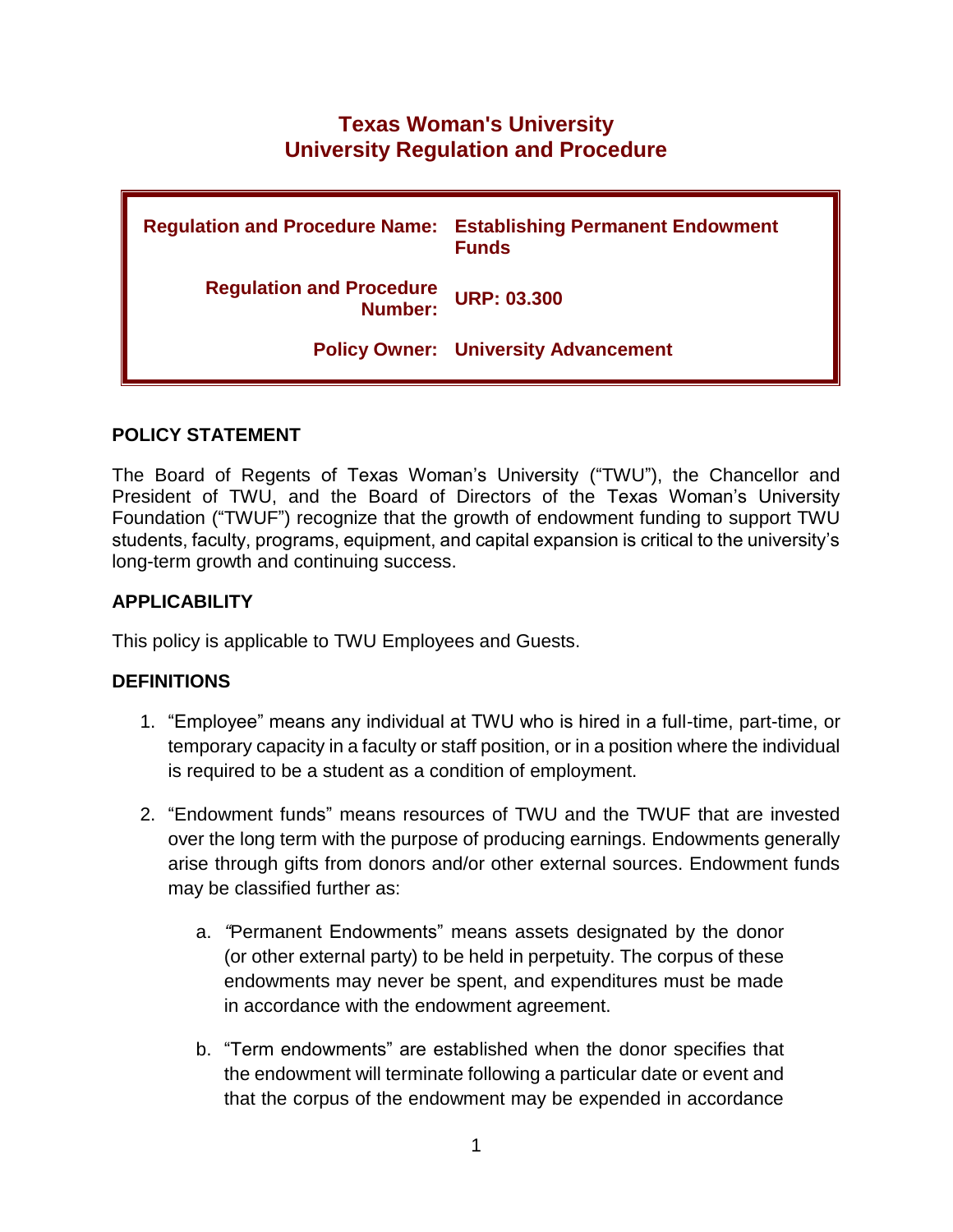with the endowment agreement. Until the passage of the specific date or event, term endowments operate similarly to permanent endowments, with expenditures from the interest earnings made in accordance with the endowment agreement.

- c. "Quasi endowments" are established when the donor specifies that the corpus of the endowment may be expended from time to time to meet the charitable purposes of the fund. In addition, quasi endowments may be established by the Board of Regents of TWU or the Board of Directors of the TWU Foundation, with formal action, to set aside funds to be maintained as endowments.
- d. "Funds Held in Trust by Others" means the classification for endowments where the corpus is managed and invested by a third party and the earnings are distributed back to the institution (such as a charitable remainder trust.)
- 3. "Guests" means any individual not affiliated with TWU.

# **REGULATION AND PROCEDURE**

- I. The Chancellor and President of TWU, or their designee, will provide the final approval for the establishment of any permanent endowment fund.
- II. Academic Endowments
	- A. Endowed Academic Positions are intended to promote excellence. Faculty holders shall have had a distinguished record of excellence (chairs or professorships) or demonstrated accomplishment or future promise in their respective intellectual field. Holders of endowed academic positions shall contribute substantially to the mission and goals of the university. Holders of endowed academic positions are stewards of the endowments and are subject to periodic evaluation to ensure satisfactory performance.
	- B. Academic Endowment Appointments
		- 1. Endowed academic positions are appointed for three-year terms and only as long as the holders are employed by the university. Positions are renewable at the option of the university as long as the academic position holder is fulfilling the mission and expectations of the appointment.
		- 2. Endowed visiting professors may be appointed for one-year or less, including fractions of academic semesters. These appointments are also renewable at the option of the university.
- III. Endowed Chair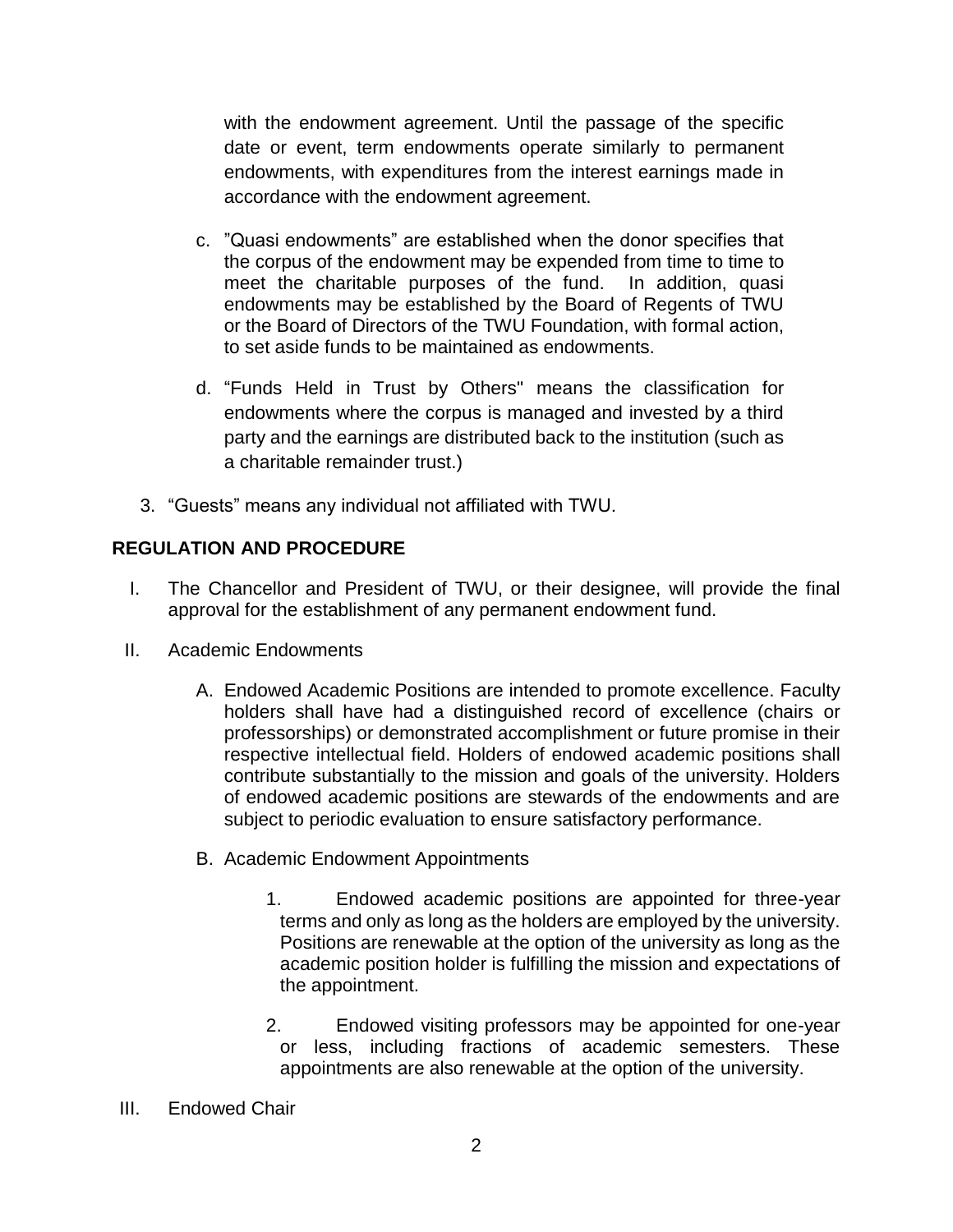- A. The minimum donation to establish a distinguished endowed chair or endowed chair may vary by college and type of research. The dean will consult with the Executive Vice President of Academic Affairs and Provost ("EVPAA/Provost") and the Vice President for University Advancement ("VPUA") before determining the amount requested for the establishment of a chair in various programs. Recruitment and retention of top faculty engaged in intensive laboratory research require higher levels of support.
- B. Minimum endowment level is \$1,000,000 for Endowed Chair
- C. The donor may name an endowed chair in the college, school or program of choice. The spendable income is typically used to supplement the chair holder's salary, as well as provide additional income to reasonably complement the chair holder's work, including items such as the purchase of special publications, the hiring of graduate students to assist the chair holder in research projects, the involvement of post-doctoral students in the specific discipline, and other expenses that directly support the teaching or research of the chair holder. Without the prior approval of the Chancellor and President, no more than fifty percent (50%) of the prior fiscal year's distribution may be used as salary supplement for the individual holding a chair.
- IV. Endowed Professorship and Visiting Professorship
	- A. The minimum donation to establish an endowed professorship may vary by unit and type of research. The dean will consult with the EVPAA/Provost and the VPUA before determining the amount requested for the establishment of a professorship in various programs. Recruitment and retention of top faculty engaged in intensive laboratory research require higher levels of support.
	- B. Minimum endowment level is:
		- 1. \$500,000 for Endowed Professorship
		- 2. \$500,000 for Visiting Professor/Scholar/Artist-in-Residence
	- C. The donor may name an endowed professorship in the college or program of choice. The spendable income may be used for the supplementation of salaries and other purposes supporting the endowed professor.
- V. Endowed Lectureship

The donor may name an endowed lectureship in the college or program of choice. The minimum donation to establish an endowed lectureship is \$250,000. The spendable income is used to support honoraria, publicity, and other expenditures incurred in hosting distinguished leaders on a TWU campus.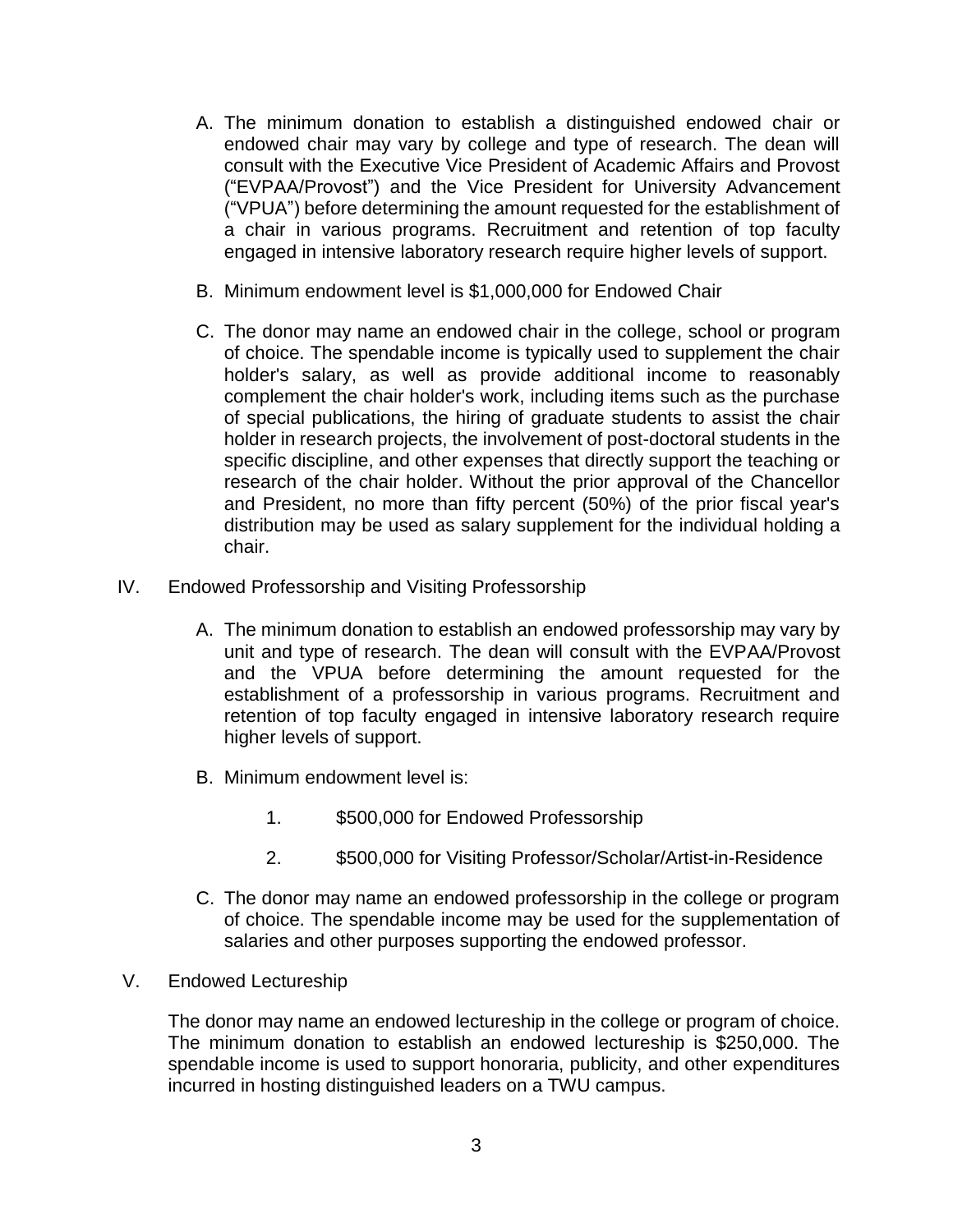VI. Endowed Fellowship/Graduate Assistantship

The donor may name an endowed fellowship/graduate assistantship in the college or program of choice. The minimum donation to establish an endowed fellowship or graduate assistantship is \$100,000. The spendable income is used to support a fellow or graduate student.

VII. Scholarship Endowments

The minimum donation to establish a scholarship endowment is \$25,000.

- VIII. Procedures for Establishment of Endowments
	- A. Prior to acceptance, the OUA will review all requests to ensure the minimum threshold levels and other applicable criteria are met specific to the type of endowment being requested.
		- 1. All endowments to the TWUF must be made in compliance with applicable federal and state laws, and after acceptance by the institution, must be used as designated in the endowment agreement.
		- 2. The OUA will coordinate with the donor and the development officer to finalize endowment agreements based upon preapproved templates. All applicable TWU policies and internal procedures should be considered when developing the endowment agreement to ensure acceptable criteria are established and to prevent any unnecessary barriers in the ongoing administration of the endowment funds.
	- IX. Request by Donor to Modify Endowment

Generally, the terms and conditions relative to a completed endowment agreement may not be modified. However, it is recognized that donors of endowment funds, on occasion, have requested and directed that the usage or purpose of their endowment be changed if mutually agreeable with TWU and the TWUF. All such requests must be made in writing by the donor to the OUA.

- X. Request by University to Modify Endowment
	- A. Upon recommendation by the EVPAA/Provost, the Chancellor and President is authorized to modify an endowed academic position for a related purpose which reasonably aligns with the donor's original intent as set forth in the endowment agreement if: the subject area ceases to be consistent with the University's mission or campus academic planning statement; or the academic position funded by the endowment remains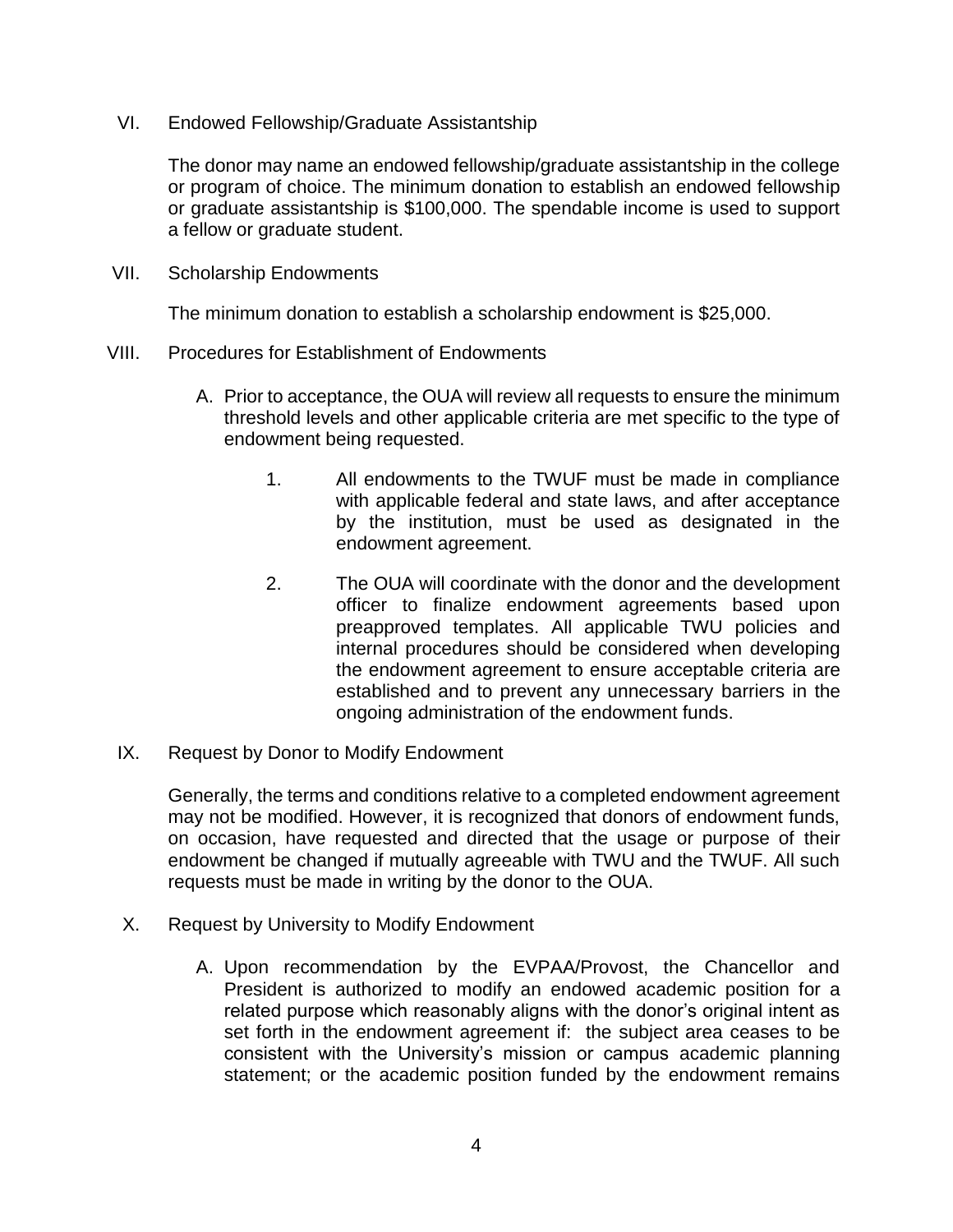vacant for more than five years and the dean concludes that the academic position is likely to remain unfilled.

B. If an endowed position is modified within a period of an existing appointment, the current appointment will be honored.

#### XI. Administration

A. Recording Endowment Earnings

During the initial setup of a new permanent endowment fund, a separate operating fund (i.e., university gift account) will be established to receive the endowment distribution and to provide for the accounting of allowable expenditures.

- B. Financial Management and Compliance
	- 1. Fund managers are responsible for ensuring expenditures from operating funds follow the terms and conditions of the endowment and all applicable federal, state, and university policies.
	- 2. Fund managers are responsible for addressing and correcting all non-compliant expenditures.
	- 3. Expenses incurred by departments for endowment purposes should be charged directly to the applicable university gift account. Pooling or aggregating expendable funds from different endowments should be avoided.
	- 4. Excessive accumulation in university gift accounts should be avoided. Fund balances will be deemed excessive when the balance is greater than the previous two years distributions combined.
	- 5. Questions regarding the interpretation or scope of the terms and restrictions of an endowment should be directed to the Executive Director of Donor Relations and Chief Operating Officer ("COO") of the TWU Foundation who will engage the Office of General Counsel ("OGC") as necessary.

#### **REVIEW**